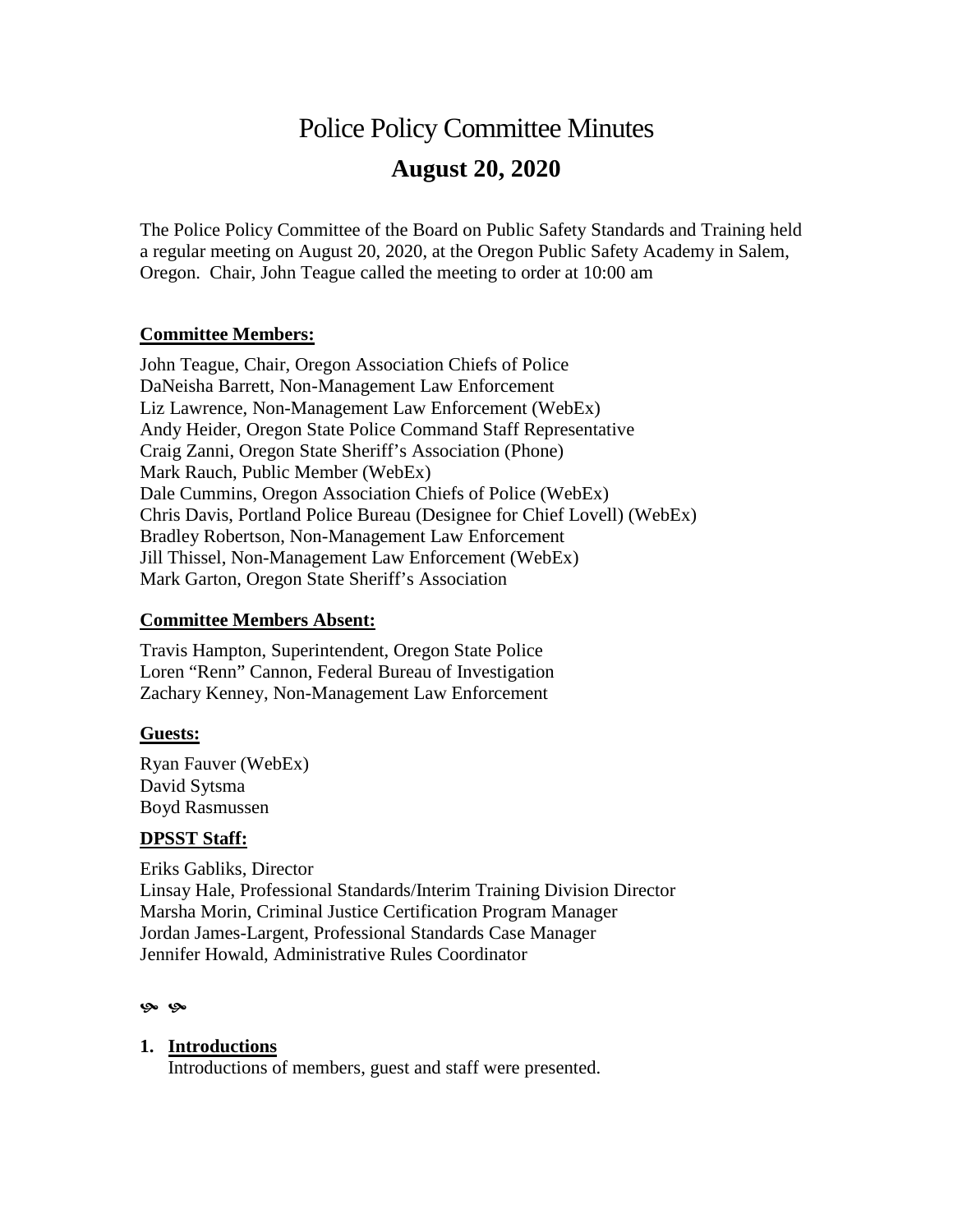## **2. Approve June 18, 2020 Meeting Minutes**

*Mark Rauch moved to approve the minutes from the 6/18/2020 Police Policy Committee meeting. Craig Zanni seconded the motion. The motion passes unanimously*.

## **3. Administrative Closures – Police / Regulatory Specialists**

Presented by Linsay Hale

Staff presented the following professional standards cases to the Police Policy Committee for administrative closure.

|               | Name                       | DPSST# | Certification(s)                                                                                  | <b>Reason for Closure</b>                                                                                                                                                                                                                                                                      |
|---------------|----------------------------|--------|---------------------------------------------------------------------------------------------------|------------------------------------------------------------------------------------------------------------------------------------------------------------------------------------------------------------------------------------------------------------------------------------------------|
| a)            | Angi Elder                 | 48587  | Basic,<br>Intermediate and<br><b>Advanced Police</b>                                              | Elder resigned while under a<br>Last Chance Agreement and was<br>found to violate employer<br>policies. All instances were<br>indicative of incompetence only.                                                                                                                                 |
| b)            | <b>Garrick Garland</b>     | 32091  | Basic,<br>Intermediate and<br><b>Advanced Police</b>                                              | Garland was discharged from<br>employment. Arbitrator found<br>that termination of employment<br>was unwarranted and his<br>employment was reinstated.                                                                                                                                         |
| $\mathbf{c})$ | <b>Brent Larson</b>        | 31307  | Basic,<br>Intermediate and<br><b>Advanced Police</b>                                              | Larson entered into a Settlement<br>Agreement upon retiring while<br>he was subject to an Employee<br>Performance Improvement Plan.<br>Separation was found to only be<br>related to performance-related<br>only issues.                                                                       |
| d)            | <b>Richard Sebens</b>      | 36530  | Basic,<br>Intermediate,<br>Advanced,<br>Supervisory,<br>Management and<br><b>Executive Police</b> | Sebens entered into a Settlement<br>Agreement upon resignation.<br>Documented on-going<br>performance concerns that were<br>related to incompetence and<br>insubordination only.                                                                                                               |
| e)            | <b>Christopher Bottoms</b> | 61006  | Not Certified                                                                                     | Conviction of <i>Furnishing</i><br>Alcohol to Person Under 21 in<br>2015. Self-reported conviction,<br>occurred five years prior to<br>employment in public safety,<br>only conviction on record, all<br>court obligations have been<br>satisfied and did not involve<br>dishonesty or deceit. |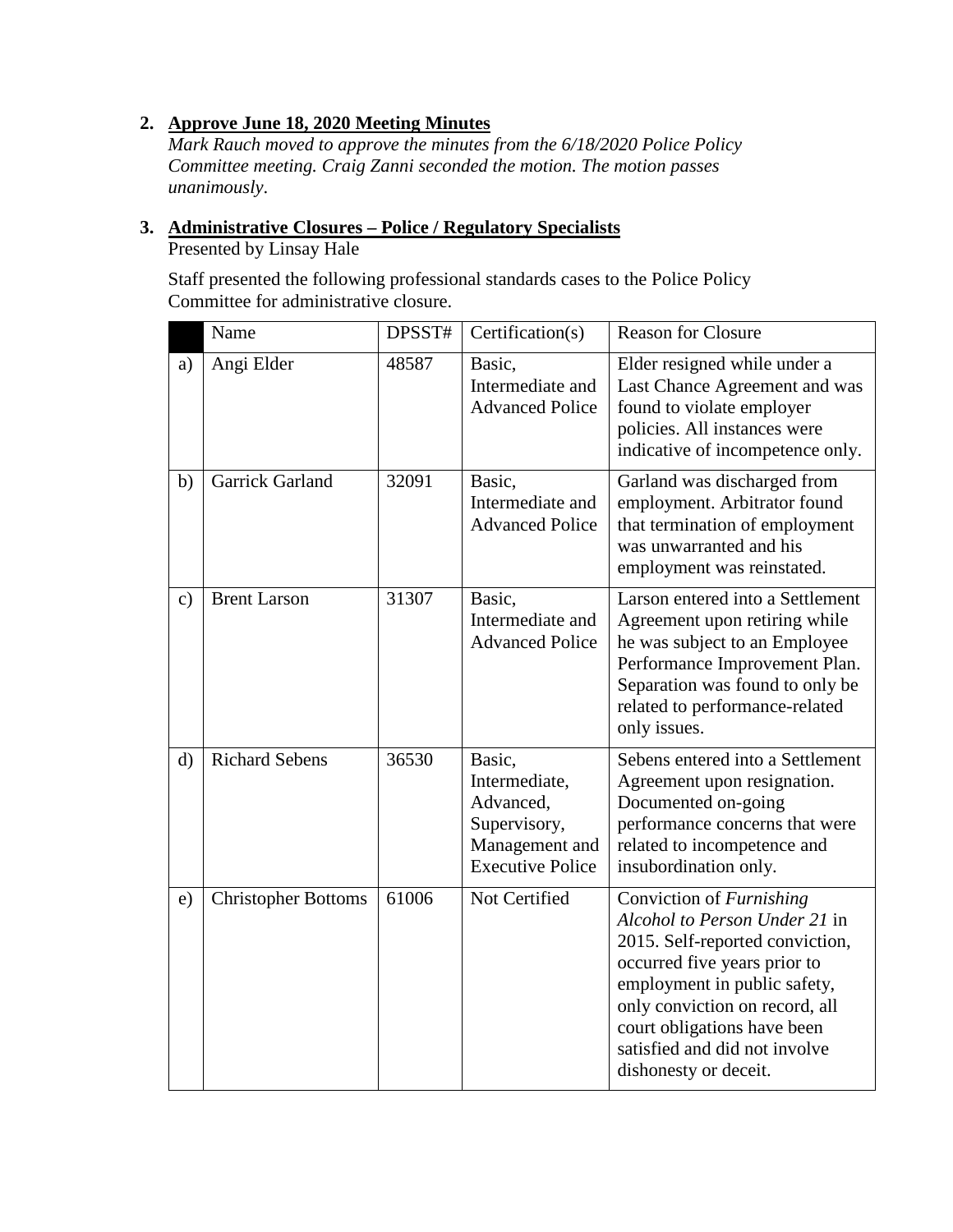| Adam Wetzsteon | 61100 | Not Certified | Deferred sentence for <i>Disorderly</i> |
|----------------|-------|---------------|-----------------------------------------|
|                |       |               | Conduct in 2004. Self-reported          |
|                |       |               | conviction, occurred five years         |
|                |       |               | prior to employment in public           |
|                |       |               | safety, only conviction on              |
|                |       |               | record, all court obligations have      |
|                |       |               | been satisfied and did not              |
|                |       |               | involve dishonesty or deceit.           |

*Mark Garton moved to approve the recommendations made by staff to administratively close the above listed cases. Bradley Robertson seconded the motion. The motion passes unanimously.* 

## **4. Fauver, Ryan (51694) Certification Review: Police**

Presented by Linsay Hale

## *Reason for Discretionary Review*

On January 9, 2019, Ryan Fauver was terminated from the Douglas County Sheriff's Office (DCSO) as a result of an investigation. The DCSO investigation that led to the termination details multiple incidents in which Fauver was found to have violated the policies of the DCSO. These incidents include:

- 12/1/18 A failure to obtain consent to search/misrepresentation
- 12/8/18 A failure to take a report of a missing person
- 12/16/18 An illegal search of a vehicle and seizure of property

Staff determined that a number of the violations sustained by the DCSO are indicative of Fauver's incompetence alone, and do not involve intentional misconduct, dishonestly or misrepresentation by a preponderance of the evidence provided. However, Fauver admits to knowingly violating the law by performing an illegal search of a vehicle and subsequently seizing property illegally. The reason for this review has been limited to this behavior as a violation of the Board's moral fitness standard.

| <b>Policy Committee Discussion/Vote</b>                                                                                               | Second      | Vote                                         | <i><u>Outcome</u></i>           |  |  |
|---------------------------------------------------------------------------------------------------------------------------------------|-------------|----------------------------------------------|---------------------------------|--|--|
| John Teague recused himself due to a conflict of interest.                                                                            |             |                                              |                                 |  |  |
| Mark Rauch moved that the Police<br>Policy Committee adopt the staff<br>report.                                                       | Chris Davis | 10 ayes;<br>0 nays;<br>1 recused<br>(Teague) | Motion<br>Passed<br>Unanimously |  |  |
| The committee discussed the moral violation and identified the following aggravating<br>and mitigating factors specific to this case: |             |                                              |                                 |  |  |

*Ryan Fauver provided verbal mitigation for committee consideration.*

• Aggravating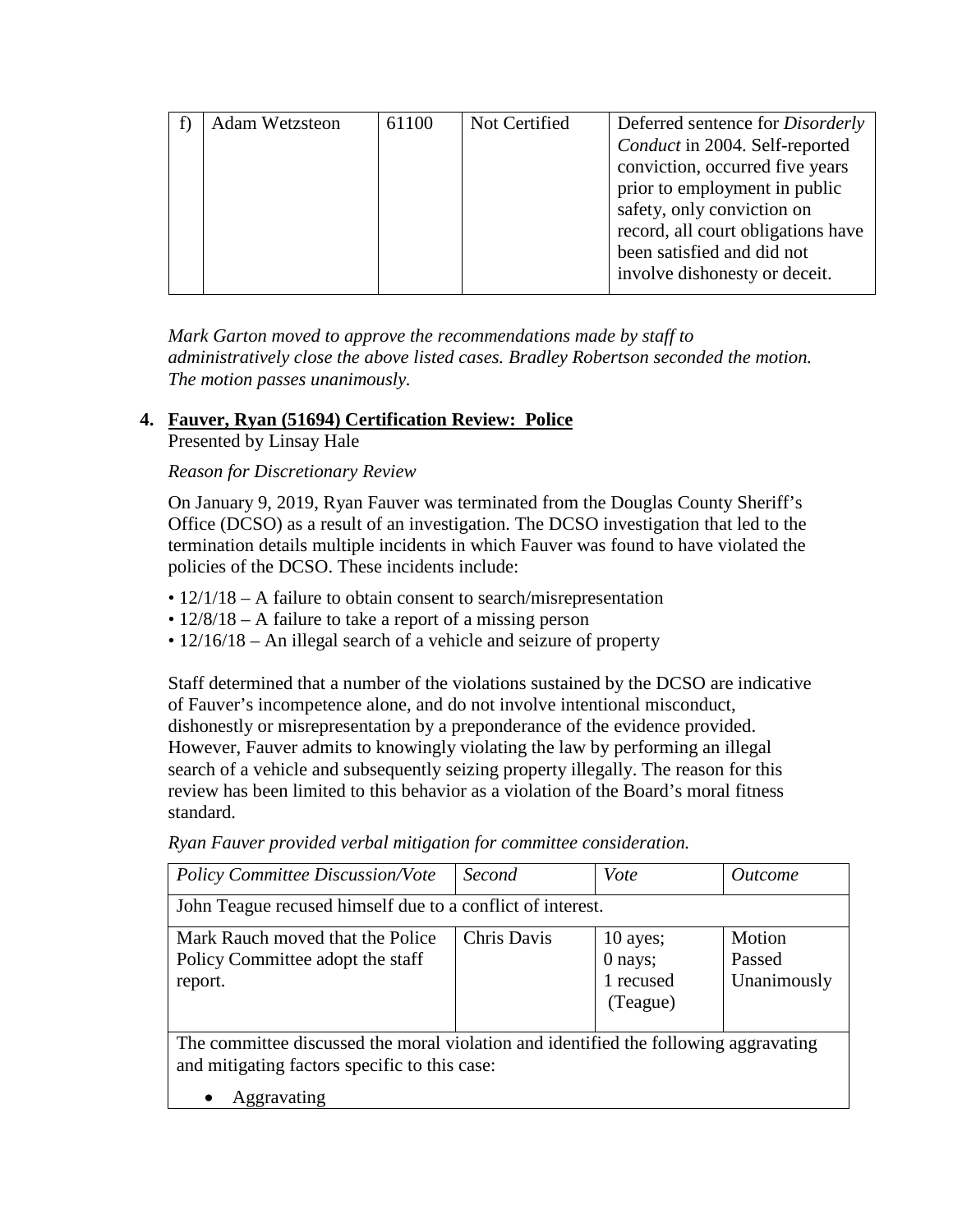| The committee did not identify any aggravating factors.<br>$\circ$                                                                                                                                                                                                                                                                                                                                                                                                                                                                                                                                                                            |                                                                                 |                  |  |  |
|-----------------------------------------------------------------------------------------------------------------------------------------------------------------------------------------------------------------------------------------------------------------------------------------------------------------------------------------------------------------------------------------------------------------------------------------------------------------------------------------------------------------------------------------------------------------------------------------------------------------------------------------------|---------------------------------------------------------------------------------|------------------|--|--|
| Mitigating<br>Fauver did not intentionally commit misconduct when he conducted the<br>$\circ$<br>search of the vehicle and removal of the license plate.<br>o As a law enforcement officer, Fauver had discretion in how to process a<br>vehicle found with the windows broken out. He used his discretion and<br>knowledge of the county to determine more, likely than not, it was a<br>stolen vehicle.<br>The license plate seized by Fauver was later reported as belonging to a<br>$\circ$<br>stolen vehicle; however, the vehicle was not entered into LEDS stolen by<br>another law enforcement agency due to an administrative error. |                                                                                 |                  |  |  |
| Bradley Robertson moved, after<br>considering the identified violations<br>of the Board's moral fitness<br>standard and weighing the<br>aggravating and mitigating<br>circumstances unique to this case<br>that no Board action should be<br>taken against Fauver's<br>certifications.                                                                                                                                                                                                                                                                                                                                                        | 7 ayes;<br>3 nays<br>(Barrett,<br>Garton,<br>Thissel);<br>1 recused<br>(Teague) | Motion<br>Passed |  |  |

## **5. Sytsma, David (50389) Certification Review: Police**

Presented by Linsay Hale

## *Reason for Discretionary Review*

On January 9, 2019, David Sytsma was terminated by the Town of Lakeview Police Department (LPD) after an investigation revealed that he reported to work on November 26, 2018 while under the influence of alcohol.

Staff has determined that Sytsma's conduct on this date violates the Board's moral fitness standards.

*David Sytsma provided verbal mitigation for committee consideration.*

| <b>Policy Committee Discussion/Vote</b>                                                                                                       | Second      | Vote               | <i><u>Outcome</u></i>           |  |  |
|-----------------------------------------------------------------------------------------------------------------------------------------------|-------------|--------------------|---------------------------------|--|--|
| DaNeisha Barrett moved that the<br>Police Policy Committee adopt the<br>staff report.                                                         | Andy Heider | 11 ayes;<br>0 nays | Motion<br>Passed<br>Unanimously |  |  |
| The committee discussed the moral fitness violation and identified the following<br>aggravating and mitigating factors specific to this case: |             |                    |                                 |  |  |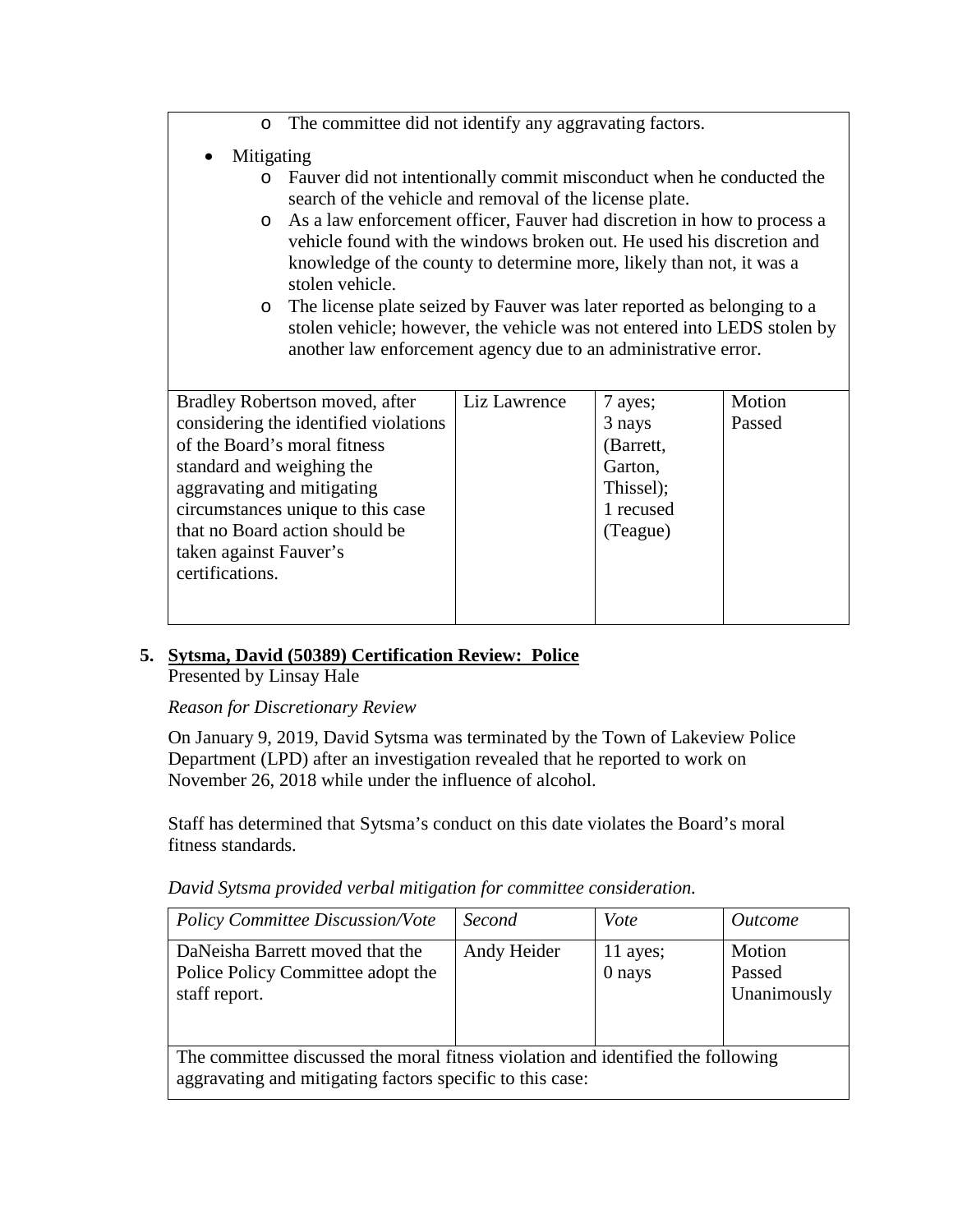| Aggravating: |  |
|--------------|--|
|--------------|--|

| The analysis by the Willamette Valley Forensics Report provided an<br>O<br>expert's review of Sytsma's intoxication level, which confirmed that<br>Sytsma may have consumed more alcohol than reported.<br>Sytsma's choice to drive and to report to work while under the influence<br>$\circ$<br>of alcohol.<br>Sytsma was a risk to his community and himself when reporting to work<br>O<br>intoxicated which is a violation of public trust. |                                                                                                                                                                           |                |           |                      |  |  |  |
|--------------------------------------------------------------------------------------------------------------------------------------------------------------------------------------------------------------------------------------------------------------------------------------------------------------------------------------------------------------------------------------------------------------------------------------------------|---------------------------------------------------------------------------------------------------------------------------------------------------------------------------|----------------|-----------|----------------------|--|--|--|
|                                                                                                                                                                                                                                                                                                                                                                                                                                                  | Mitigating:                                                                                                                                                               |                |           |                      |  |  |  |
| $\circ$                                                                                                                                                                                                                                                                                                                                                                                                                                          | There has been a documented pattern of the City of Lakeview's<br>dysfunction and issues with the city manager at the time which created a<br>poor employment environment. |                |           |                      |  |  |  |
| O                                                                                                                                                                                                                                                                                                                                                                                                                                                | Sytsma was not defensive or deceptive during the investigation, his<br>corporation was specifically noted by the investigator.                                            |                |           |                      |  |  |  |
| $\circ$                                                                                                                                                                                                                                                                                                                                                                                                                                          | Sytsma took responsibility of this actions.                                                                                                                               |                |           |                      |  |  |  |
| $\circ$                                                                                                                                                                                                                                                                                                                                                                                                                                          | Sytsma has taken action to address his substance abuse issues by seeking                                                                                                  |                |           |                      |  |  |  |
| treatment and maintaining sobriety.<br>Sytsma's verbal and written mitigation with the letters of<br>$\circ$<br>recommendation.                                                                                                                                                                                                                                                                                                                  |                                                                                                                                                                           |                |           |                      |  |  |  |
| Mark Rauch moved, after                                                                                                                                                                                                                                                                                                                                                                                                                          |                                                                                                                                                                           | DaNeisha       | 5 ayes    | <b>Motion Failed</b> |  |  |  |
|                                                                                                                                                                                                                                                                                                                                                                                                                                                  | considering the identified violations                                                                                                                                     | <b>Barrett</b> | (Cummins, |                      |  |  |  |
|                                                                                                                                                                                                                                                                                                                                                                                                                                                  | of the Board's moral fitness                                                                                                                                              |                | Thissel,  |                      |  |  |  |
| standard and weighing the                                                                                                                                                                                                                                                                                                                                                                                                                        |                                                                                                                                                                           |                | Lawrence, |                      |  |  |  |
| aggravating and mitigating                                                                                                                                                                                                                                                                                                                                                                                                                       |                                                                                                                                                                           |                | Barrett,  |                      |  |  |  |
|                                                                                                                                                                                                                                                                                                                                                                                                                                                  | circumstances unique to this case,                                                                                                                                        |                | Rauch);   |                      |  |  |  |
|                                                                                                                                                                                                                                                                                                                                                                                                                                                  | that Board action should be taken<br>against Sytsma's certification.                                                                                                      |                | 6 nays    |                      |  |  |  |
| John Teague moved, after                                                                                                                                                                                                                                                                                                                                                                                                                         |                                                                                                                                                                           | <b>Bradley</b> | 6 ayes;   | Motion               |  |  |  |
|                                                                                                                                                                                                                                                                                                                                                                                                                                                  | considering the identified violations                                                                                                                                     | Robertson      | 5 nays    | Passed               |  |  |  |
|                                                                                                                                                                                                                                                                                                                                                                                                                                                  | of the Board's moral fitness                                                                                                                                              |                | (Cummins, |                      |  |  |  |
| standard and weighing the                                                                                                                                                                                                                                                                                                                                                                                                                        |                                                                                                                                                                           |                | Thissel,  |                      |  |  |  |
| aggravating and mitigating                                                                                                                                                                                                                                                                                                                                                                                                                       |                                                                                                                                                                           |                | Lawrence, |                      |  |  |  |
| circumstances unique to this case                                                                                                                                                                                                                                                                                                                                                                                                                |                                                                                                                                                                           |                | Barrett,  |                      |  |  |  |
|                                                                                                                                                                                                                                                                                                                                                                                                                                                  | that no Board action should be                                                                                                                                            |                | Rauch)    |                      |  |  |  |
| taken against Sytsma's<br>certification.                                                                                                                                                                                                                                                                                                                                                                                                         |                                                                                                                                                                           |                |           |                      |  |  |  |

## **6. Falkenhagen, John (53278) Certification Review: Police**

Presented by Linsay Hale

#### *Reason for Discretionary Review*

On July 27, 2018, John "Nick" Falkenhagen resigned from the Medford Police Department (MPD). At the time of his resignation, Falkenhagen was under investigation for pre-dating a time-off slip, presumably to give the impression that he had requested time off days before in an effort to justify his missing a scheduled work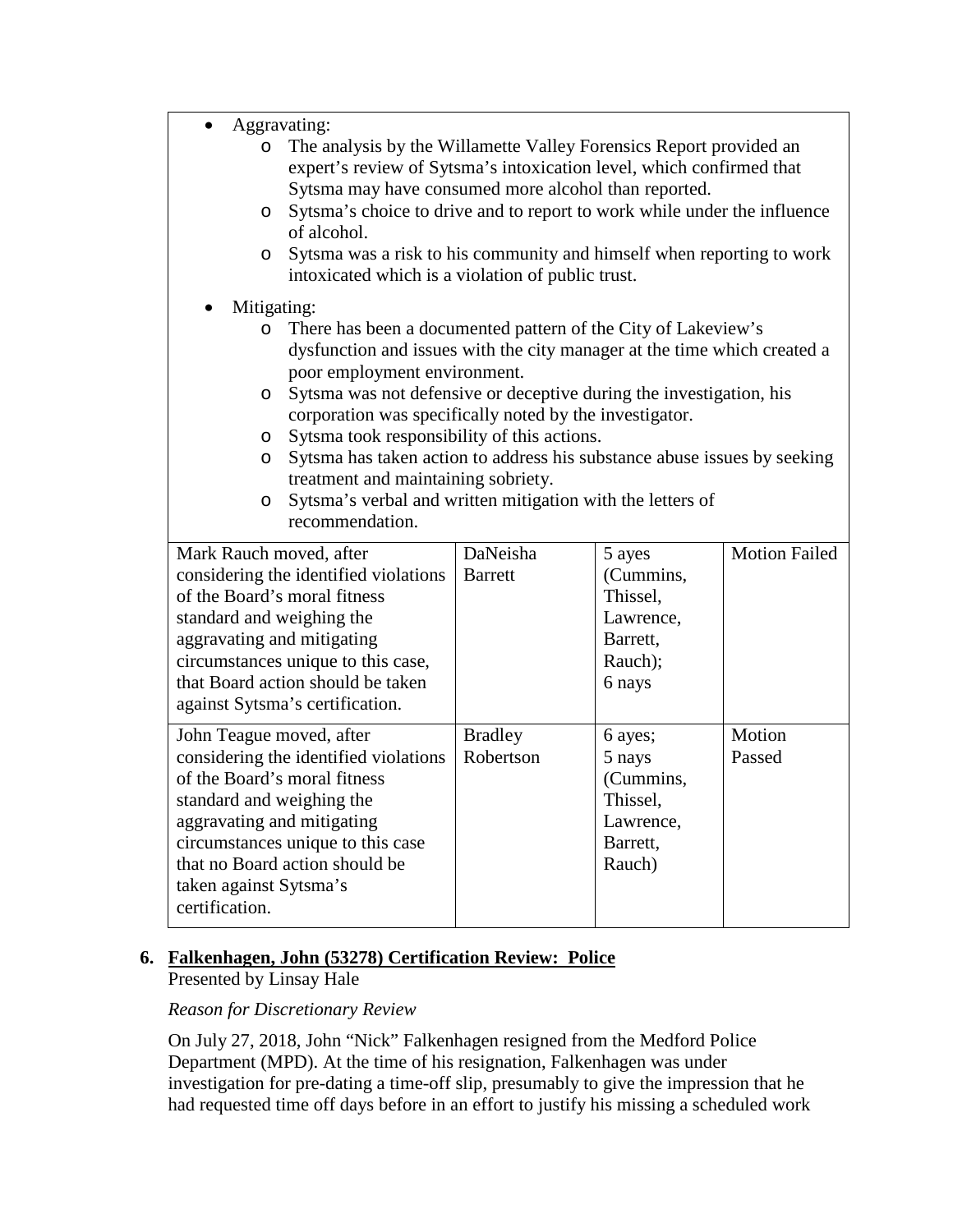shift. Staff determined that Falkenhagen's falsification and subsequent dishonesty during the MPD investigation violates the Board's moral fitness standards.

| Policy Committee Discussion/Vote                                                        | Second      | Vote               | <i>Outcome</i>                  |
|-----------------------------------------------------------------------------------------|-------------|--------------------|---------------------------------|
| Mark Garton moved that the Police<br><b>Policy Committee adopt the staff</b><br>report. | Chris Davis | 11 ayes;<br>0 nays | Motion<br>Passed<br>Unanimously |

The committee discussed the moral fitness violation and identified the following aggravating and mitigating factors specific to this case:

- Aggravating:
	- o Falkenhagen's acts of falsifying the leave slip was premeditated and intentional.
	- o Falkenhagen was unable to articulate his behavior during the investigation and was not credible with his accounts.
	- o Falkenhagen took no accountability for his actions and knowingly conducted himself in an inappropriate manner.
	- o Falkenhagen was intentionally dishonest when he turned in multiple documents at the same time that he submitted the leave slip that were all correctly dated.
	- o Falkenhagen had opportunities to take ownership, but failed to do so.
	- o Timecards are an official document and Falkenhagen manipulated the system to attempt to pre-date his leave slip.

## Mitigating:

o The committee did not identify any mitigating factors.

| Mark Rauch moved, after<br>considering the identified violations<br>of the Board's moral fitness<br>standard and weighing the<br>aggravating and mitigating<br>circumstances unique to this case,<br>that Board action should be taken<br>against Falkenhagen's<br>certifications. | <b>Mark Garton</b> | 11 ayes;<br>0 nays | Motion<br>Passed<br>Unanimously |
|------------------------------------------------------------------------------------------------------------------------------------------------------------------------------------------------------------------------------------------------------------------------------------|--------------------|--------------------|---------------------------------|
| Bradley Robertson moved, after<br>considering the totality of the case,<br>that Falkenhagen be ineligible to<br>hold public safety certification for<br>five years.                                                                                                                | <b>Mark Rauch</b>  | 11 ayes;<br>0 nays | Motion<br>Passed<br>Unanimously |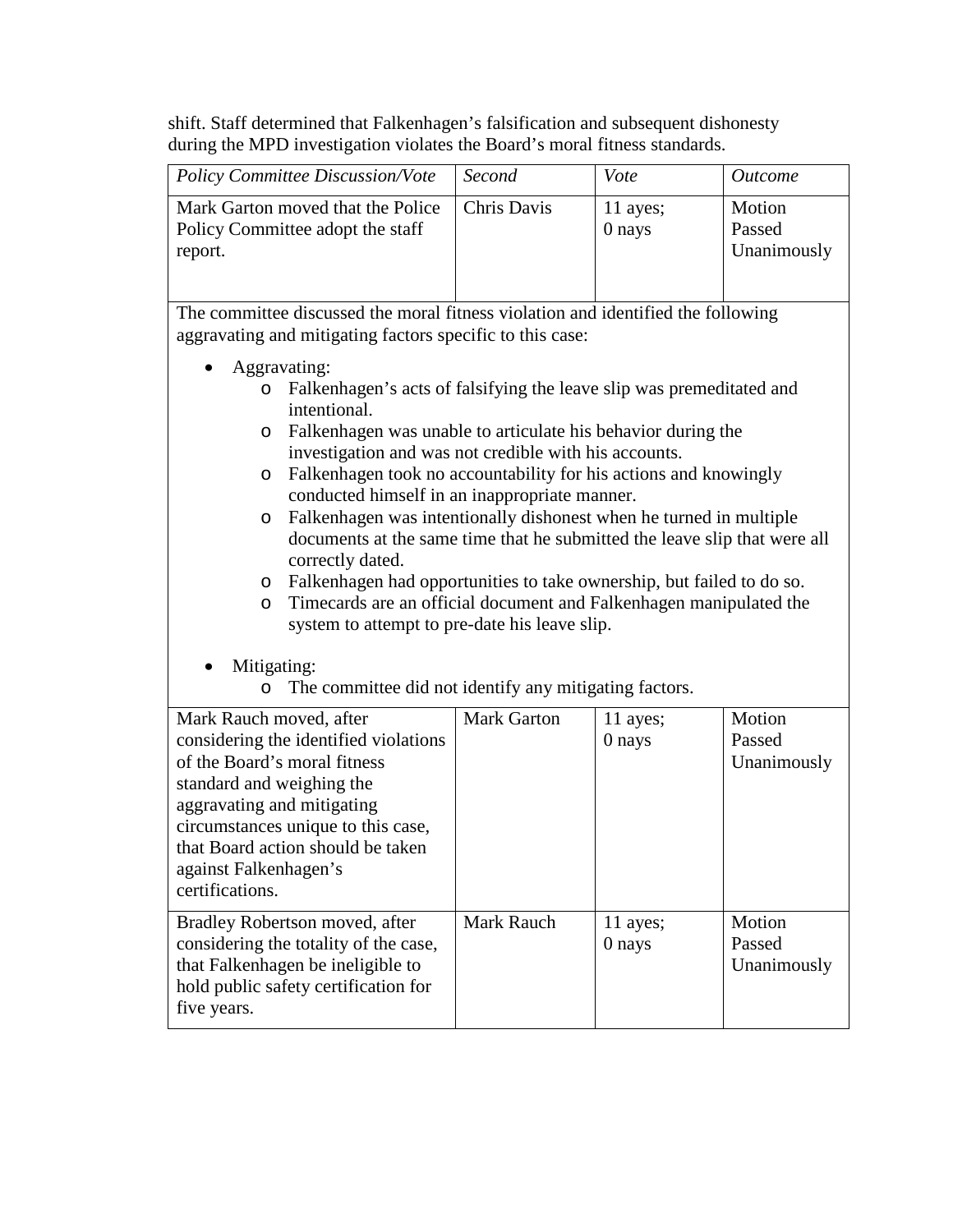## **7. Higgins, Matthew (50256) Certification Review: Police**

Presented by Linsay Hale

### *Reason for Discretionary Review*

On July 27, 2018, Matthew Higgins resigned from the Marion County Sheriff's Office (MCSO) in lieu of termination. Prior to his resignation Higgins was the subject of two concurrent MCSO investigations. The first was the result of his conduct surrounding an improper arrest; the second related to his inappropriate conduct with a female citizen.

Staff determined that Higgins was untruthful during both investigations and that he inappropriately used his position as a law enforcement officer when engaging citizens within his jurisdiction.

| <b>Policy Committee Discussion/Vote</b>                                                      | Second         | Vote               | <i>Outcome</i>                  |
|----------------------------------------------------------------------------------------------|----------------|--------------------|---------------------------------|
| Liz Lawrence moved that the Police   DaNeisha<br>Policy Committee adopt the staff<br>report. | <b>Barrett</b> | 11 ayes;<br>0 nays | Motion<br>Passed<br>Unanimously |

- Aggravating:
	- o There were several uninvestigated allegations of misconduct at the time of Higgins' resignation, including a video of him speeding in a patrol car when not responding to a call, his engaging in a sexual relationship with a recruit, and his being trespassed from a commercial establishment for harassment of female staff members.
	- o Higgins demonstrated a pattern of untruthful, unsettling and sexually harassing behavior would likely to continue in the future.
	- o Higgins was not forthcoming when questioned about his improper arrest of an individual before verifying their identity.
	- o Higgins used his personal cell to contact the citizen when there was no investigative purpose to do so.
	- o Higgins deleted cell phone records that may have included additional evidence of misconduct.
	- o Higgins was dishonest when he stated that he informed superiors of his contact with the citizen.
	- o Higgins was not requested to assist with an investigation that was being handled by a co-worker and appeared to do to in order to seek out a personal relationship with a citizen.
	- o Higgins provided restricted LEDS and DMV information to a citizen for non-employment purposes.
- Mitigating:
	- o The committee did not identify any mitigating factors.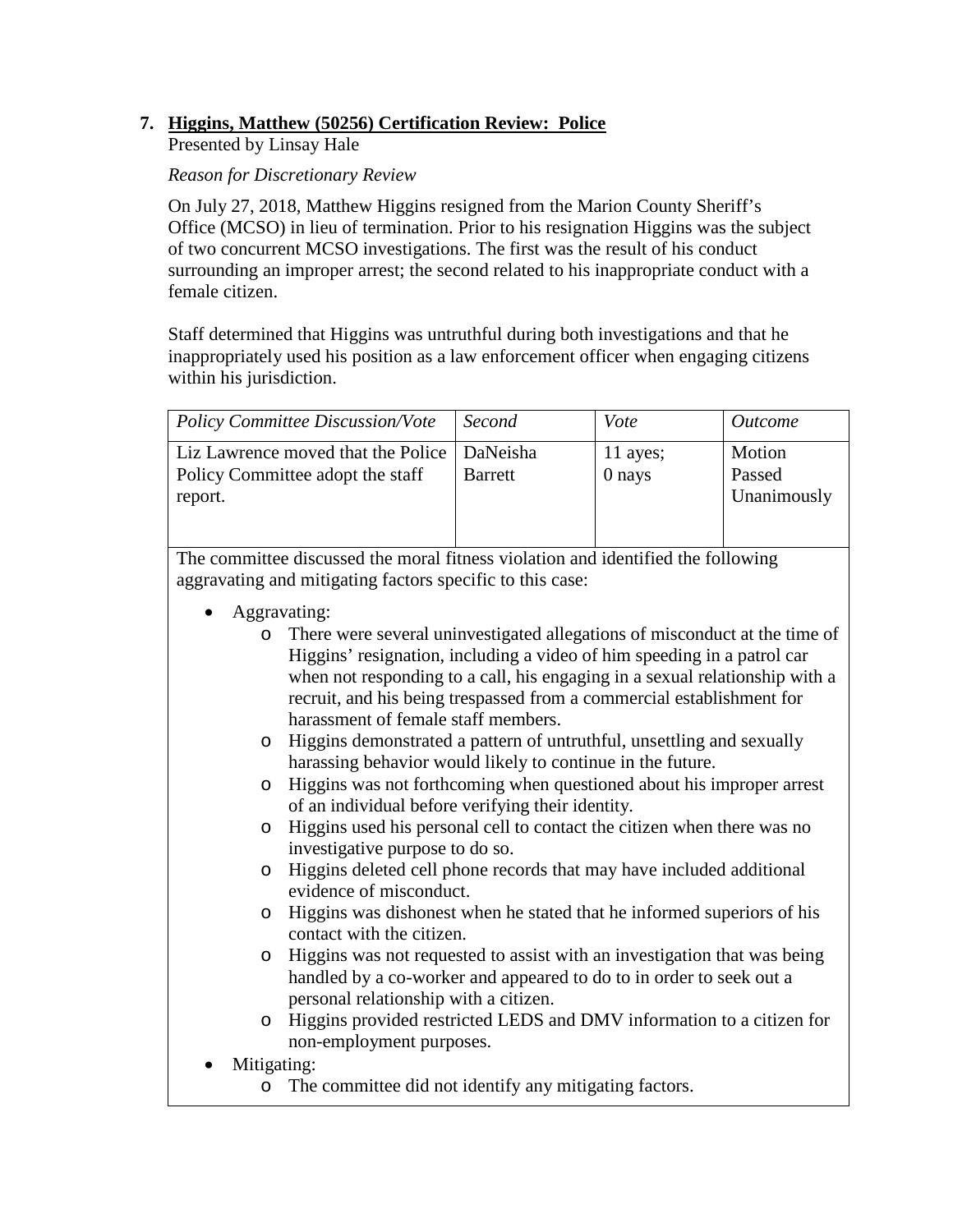| Mark Rauch moved, after<br>considering the identified violations<br>of the Board's moral fitness<br>standard and weighing the<br>aggravating and mitigating<br>circumstances unique to this case,<br>that Board action should be taken<br>against Higgins' certifications. | <b>Bradley</b><br>Robertson | $10$ ayes;<br>1 nays<br>(Thissel) | Motion<br>Passed |
|----------------------------------------------------------------------------------------------------------------------------------------------------------------------------------------------------------------------------------------------------------------------------|-----------------------------|-----------------------------------|------------------|
| John Teague moved, after<br>considering the totality of the case,<br>that Higgins be ineligible to hold<br>public safety certification for life.                                                                                                                           | Liz Lawrence                | $10$ ayes;<br>1 nays<br>(Thissel) | Motion<br>Passed |

## **8. Huitt, Charles (45375) Certification Review: Police**

Presented by Linsay Hale

### *Reason for Discretionary Review*

On August 10, 2018, Charles Huitt retired from the Marion County Sheriff's Office (MCSO) while he was the subject of two separate investigations. The first of the investigations involved Huitt's poor relationship with the Marion County District Attorney's (DA) Office. During that investigation it was discovered that Huitt had written and submitted inaccurate investigative reports.

The reason for this review was limited to Huitt's misrepresentation in his reports and the determination that the Board's moral fitness standard have been violated as a result.

| <b>Policy Committee Discussion/Vote</b>                                          | Second      | Vote               | <i>Outcome</i>                  |
|----------------------------------------------------------------------------------|-------------|--------------------|---------------------------------|
| John Teague moved that the Police<br>Policy Committee adopt the staff<br>report. | Andy Heider | 11 ayes;<br>0 nays | Motion<br>Passed<br>Unanimously |

- Aggravating:
	- o Huitt's incompetence, lack of organizational skills and poor report writing.
- Mitigating:
	- o Though the reports submitted by Huitt were not an accurate representation of *how* the events in the case occurred, the events *did* occur.
	- o There is no evidence of intentional misrepresentation in the reports prepared by Huitt, instead evidence supports poor writing.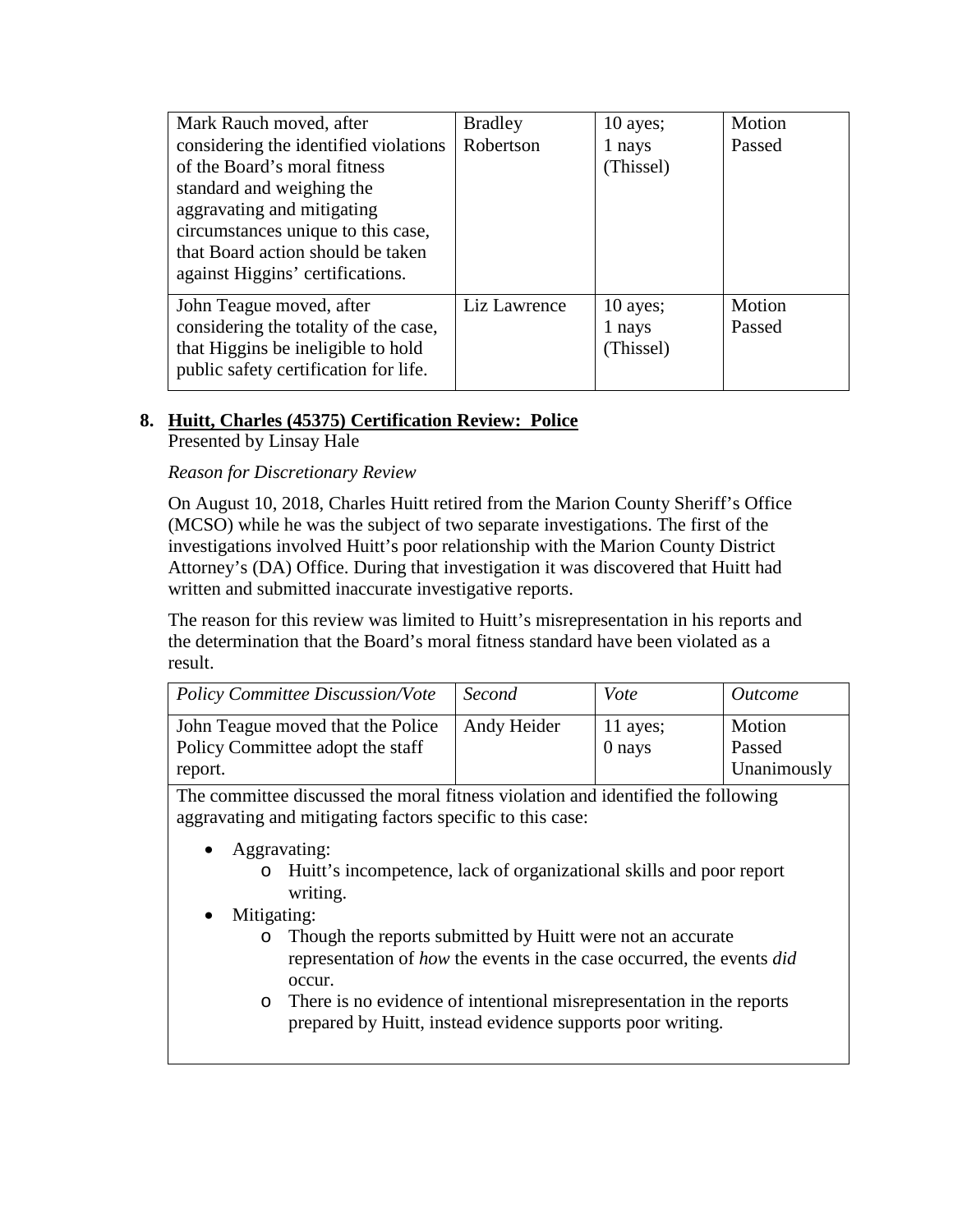| Chris Davis moved, after              | <b>Mark Garton</b> | 11 ayes; | Motion      |
|---------------------------------------|--------------------|----------|-------------|
| considering the identified violations |                    | 0 nays   | Passed      |
| of the Board's moral fitness          |                    |          | Unanimously |
| standard and weighing the             |                    |          |             |
| aggravating and mitigating            |                    |          |             |
| circumstances unique to this case     |                    |          |             |
| that no Board action should be        |                    |          |             |
| taken against Huitt's certifications. |                    |          |             |
|                                       |                    |          |             |

## **9. Moyer, Andrew (31899) Certification Review: Police**

Presented by Linsay Hale

## *Reason for Discretionary Review*

Andrew Moyer resigned his employment with the Columbia County Sheriff's Office (CCSO) effective August 31, 2018. Moyer's resignation was the result of a settlement agreement stemming from a CCSO investigation into multiple allegations that Moyer was engaging in the sexual harassment of co-workers, and other inappropriate workplace behaviors over the course of several years.

Staff determined that this behavior violates the Board's moral fitness standards.

| <b>Policy Committee Discussion/Vote</b>                                                | Second      | Vote               | <i>Outcome</i>                  |
|----------------------------------------------------------------------------------------|-------------|--------------------|---------------------------------|
| Bradley Robertson moved that the<br>Police Policy Committee adopt the<br>staff report. | Craig Zanni | 11 ayes;<br>0 nays | Motion<br>Passed<br>Unanimously |

- Aggravating:
	- o Moyer engaged in sexually harassing behavior with multiple employees over several years;
	- o Moyer held several high ranking positions with CCSO, including Undersheriff;
	- o Moyer demonstrated dishonesty, deception and depravity when, on multiple occasions, he sent inappropriate messages and images to individuals then claimed that he made a mistake and sent the message/image to the wrong person;
	- o Moyer were less than forthcoming during the investigation when he denied having a laptop at a training and using the laptop to watch porn and masturbate while sharing a room with another CCSO employee.
- Mitigating:
	- o The committee did not identify any mitigating factors.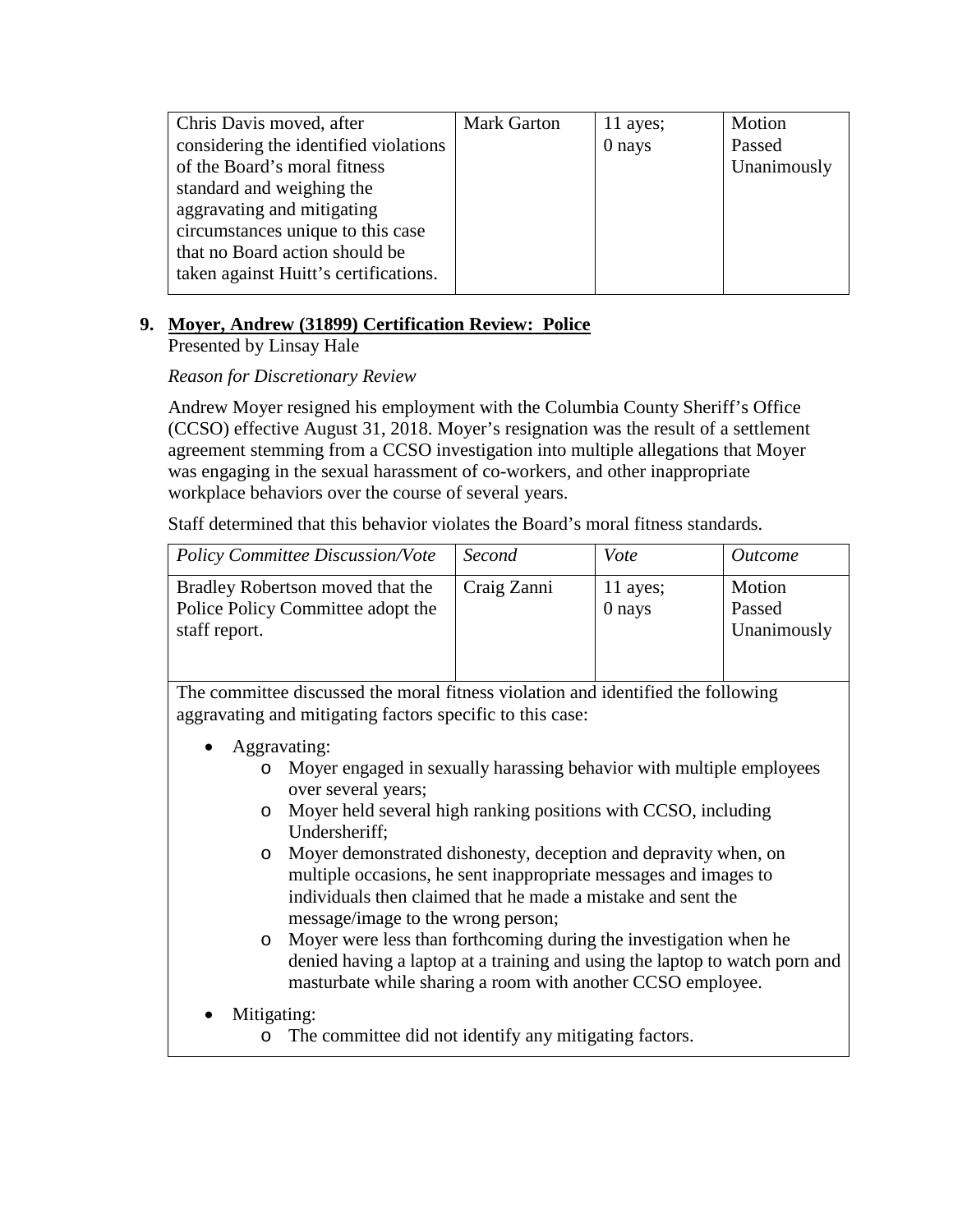| Mark Rauch moved, after               | DaNeisha       | 11 ayes; | Motion      |
|---------------------------------------|----------------|----------|-------------|
| considering the identified violations | <b>Barrett</b> | 0 nays   | Passed      |
| of the Board's moral fitness          |                |          | Unanimously |
| standard and weighing the             |                |          |             |
| aggravating and mitigating            |                |          |             |
| circumstances unique to this case,    |                |          |             |
| that Board action should be taken     |                |          |             |
| against Moyer's certifications.       |                |          |             |
| Chris Davis moved, after              | <b>Bradley</b> | 11 ayes; | Motion      |
| considering the totality of the case, | Robertson      | 0 nays   | Passed      |
| that Moyer be ineligible to hold      |                |          | Unanimously |
| public safety certification for life. |                |          |             |
|                                       |                |          |             |

## **10. Maurry, Jason (43487) Certification Review: Police**

Presented by Linsay Hale

### *Reason for Discretionary Review*

On 10/28/19, DPSST received notification from Jason Maurry, a police officer employed by the Multnomah County Sheriff's Office (MCSO), that he was arrested on 10/27/19, for *Driving Under the Influence of Intoxicants (DUII)* and *Reckless Driving*.

Maurry ultimately pled no contest and was granted diversion for the *DUII* on 11/19/19, and pled no contest and was convicted of *Reckless Driving* on 12/6/19.

| <b>Policy Committee Discussion/Vote</b>                                          | Second                     | Vote                                              | <i>Outcome</i>                  |
|----------------------------------------------------------------------------------|----------------------------|---------------------------------------------------|---------------------------------|
| Bradley Robertson recused himself due to a conflict of interest.                 |                            |                                                   |                                 |
| Craig Zanni moved that the Police<br>Policy Committee adopt the staff<br>report. | DaNeisha<br><b>Barrett</b> | 10 ayes;<br>$0$ nays;<br>1 recused<br>(Robertson) | Motion<br>Passed<br>Unanimously |

- Aggravating:
	- o Maurry had a high blood alcohol content at the time of his arrest.
- Mitigating:
	- o Maurry was extremely cooperative with the arresting officer and took responsibility for the poor decisions immediately while remaining honest with the officer.
	- o Maurry is in compliance with his court obligations.
	- o MCSO has disciplined Maurry without terminating his employment.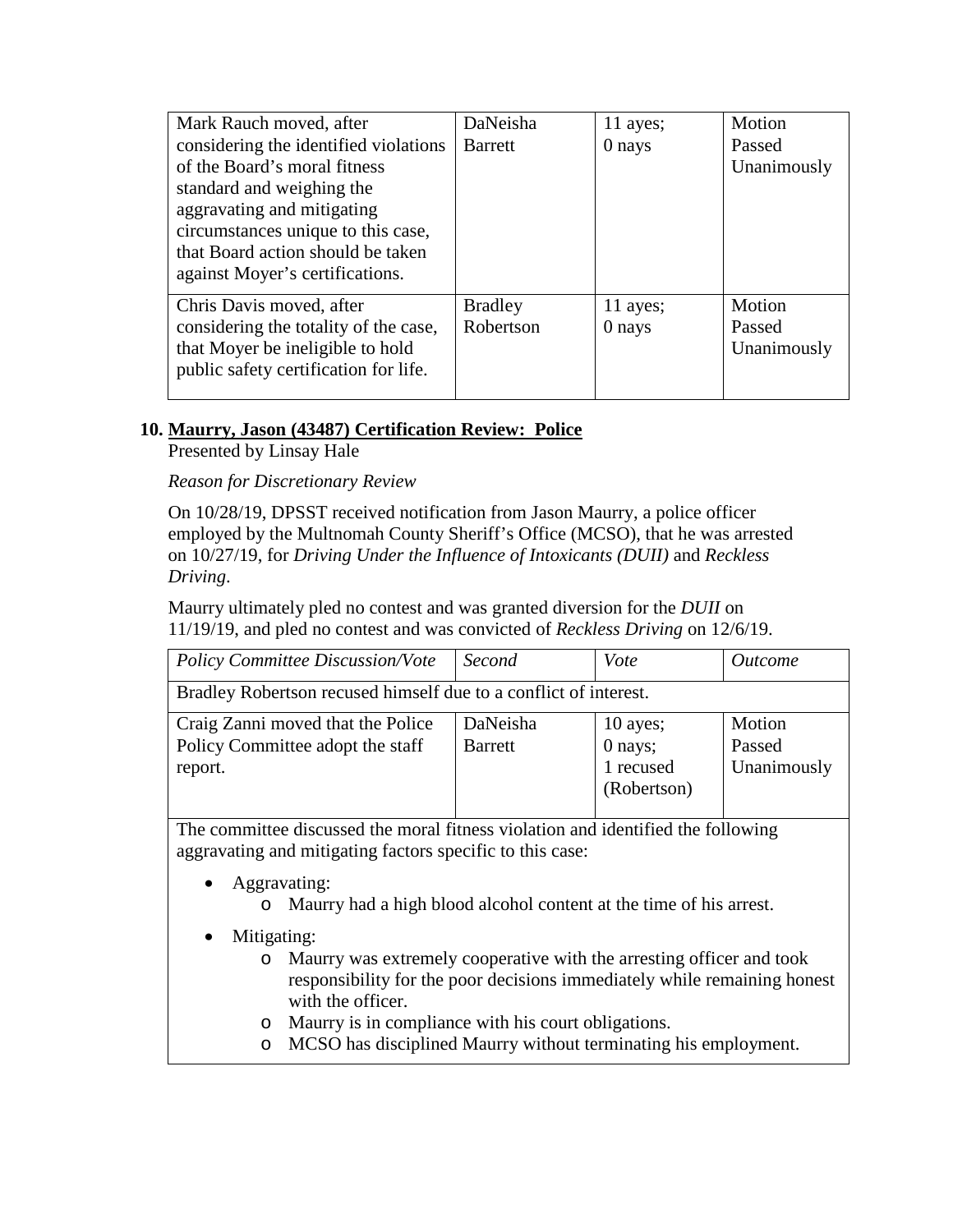| Liz Lawrence moved, after             | Andy Heider | $10$ ayes;  | Motion      |
|---------------------------------------|-------------|-------------|-------------|
| considering the identified violations |             | 0 nays;     | Passed      |
| of the Board's moral fitness          |             | 1 recused   | Unanimously |
| standard and weighing the             |             | (Robertson) |             |
| aggravating and mitigating            |             |             |             |
| circumstances unique to this case     |             |             |             |
| that no Board action should be        |             |             |             |
| taken against Maurry's                |             |             |             |
| certifications.                       |             |             |             |
|                                       |             |             |             |
|                                       |             |             |             |

## **11. Palmer, Glenn (18276) Complaint: 2019-94CJ**

Presented by Linsay Hale

*Andy Heider recused himself from the discussion due to a conflict of interest.* 

*Reason for Review:*

On July 29, 2019, DPSST received a complaint alleging misconduct by Sheriff Glenn Palmer. In November 2019, additional information was received from the complainant.

The allegations in the complaint were made against an elected official serving as a public safety professional and was presented to the Policy Committee for review and determination of the next steps in accordance with OAR 259-008-0070(4)(c)(B)

Sheriff Palmer received a copy of the entire complaint and was provided an opportunity to submit written mitigation or rebuttal for the Policy Committee's consideration.

On February 20, 2020, The Police Policy Committee (PPC) met and reviewed the complaint. Committee members requested, and staff provided, information relating to any investigation conducted by the Department of Justice and the Oregon State Police into the missing fishing pole. Additionally the PPC requested, and staff provided, comment from the Grant County District Attorney about claims that he would not use Sheriff Palmer as a witness in criminal matters due to concerns of untruthfulness.

*By consensus the PPC found that there was no objectively reasonable basis to open a professional standards case based on the information contained in the complaint.* 

*Chris Davis moved for DPSST to administratively close the complaint. Liz Lawrence seconded. The motion passed unanimously.* 

#### **12. Boyd, Rasmussen (30542) Complaint 2020-53J**

Presented by Linsay Hale

*Reason for Review:*

On May 19, 2020, DPSST received a complaint alleging misconduct by Sheriff Boyd Rasmussen.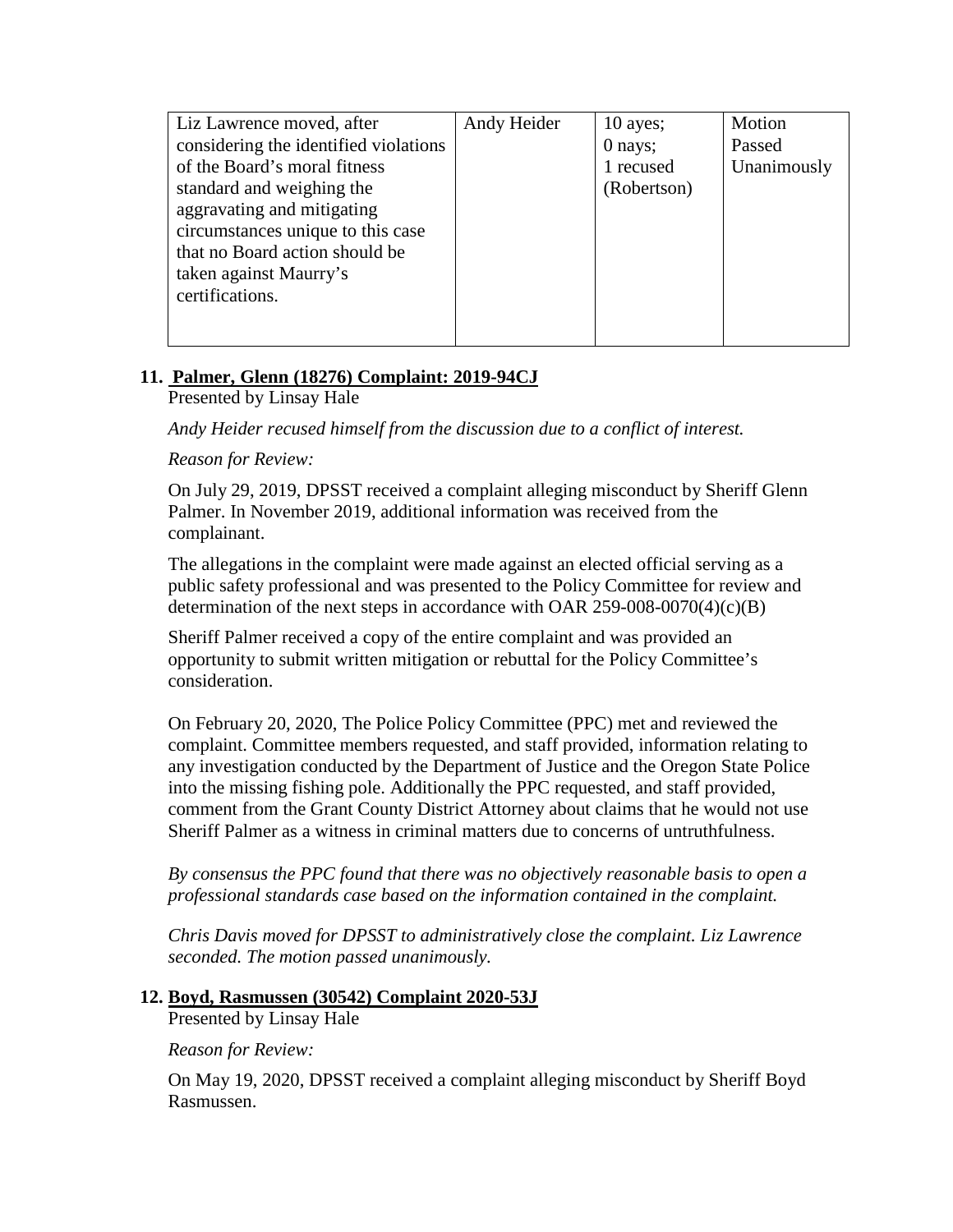The allegations in the complaint were made against an elected official serving as a public safety professional and was presented to the Policy Committee for review and determination of the next steps in accordance with OAR 259-008-0400(5).

Sheriff Rasmussen received a copy of the entire complaint and submitted a response for the Committee's consideration.

*By consensus the PPC found that there was an objectively reasonable basis to open a professional standards case based upon allegations that Sheriff Rasmussen had paid himself from the Sheriff's reserve account without approval from the county commission and in violation of state law.* 

*Mark Rauch moved to request that DPSST initiate an investigation into the above identified allegations contained in the complaint. Mark Garton seconded. The motion passed unanimously.* 

#### **13. Timeus, Terry (17134) Complaint: 2020-63CJ**

Presented by Linsay Hale

*Reason for Review*

On June 7, 2020, DPSST received a complaint alleging misconduct by Terry Timeus, retired Chief of the West Linn Police Department.

The allegations in the complaint were made against a certified public safety professional who is not currently employed in a certifiable position and was presented to the Policy Committee for review and determination of the next steps in accordance with OAR 259-008-0400(4).

Mr. Timeus received a copy of the entire complaint and was provided an opportunity to submit written mitigation or rebuttal for the Policy Committee's consideration. Mr. Timeus did not submit a response for the Committee's consideration.

*By consensus the PPC found that there was an objectively reasonable basis to open a professional standards case based upon allegations that Terry Timeus had engaged in misconduct.* 

*Bradley Robertson moved to request that DPSST initiate an investigation into the alleged conduct in the complaint. Andy Heider seconded. The motion passed unanimously.* 

## **14. Proposed Rule Changes for OAR 259-008-0100 – Oregon Fallen Law Enforcement Memorial Eligibility Criteria**

Presented by Jennifer Howald

On January 23, 2020, the Board discussed the eligibility criteria for recognition on the Oregon Fallen Law Enforcement Memorial. The prompt for the discussion was a proposed legislative concept developed to address the eligibility disparity between DPSST instructors who have law enforcement officer certifications and those who do not. The proposed legislative concept was tabled for additional discussion. The general consensus at the time indicated that instructors were not meant for inclusion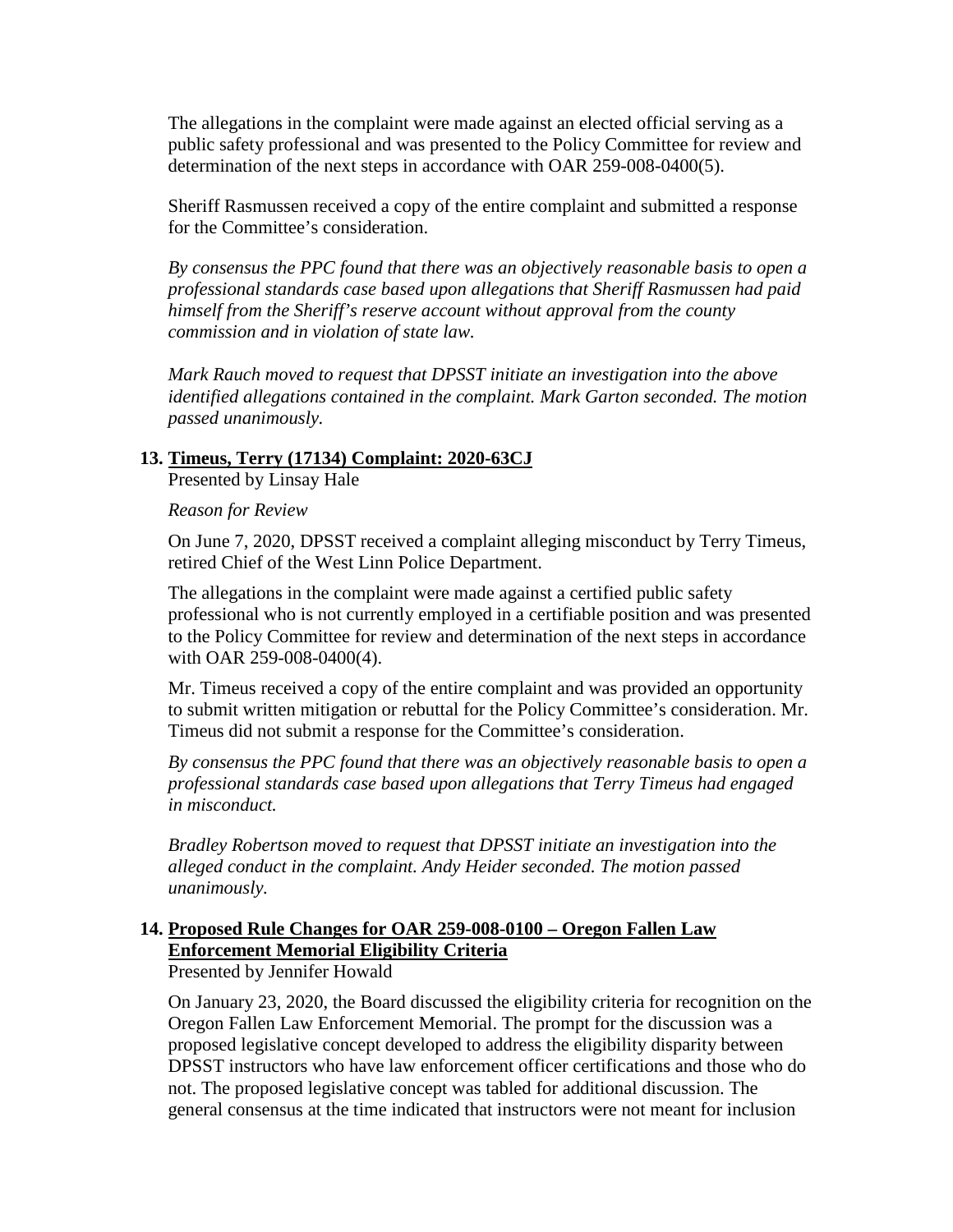on the Oregon Fallen Law Enforcement Memorial, regardless of their status as a certified law enforcement officer, because they are not acting as a law enforcement officer.

The Board's discussions highlighted a need to review the existing eligibility criteria to determine if the rules appropriately represent the types of line of duty deaths that should be honored on the Memorial.

Additional Department review identified a need to update the rule language to address redundancies, semantics and unnecessary content. For organizational purposes, the Department recommended removing the Oregon Fallen Law Enforcement Memorial rule content from OAR 259-008-0100 and adopting a separate rule to maintain the Memorial criteria.

*The committee discussed this proposed rule changes and provided additional comments with the draft language. Staff will compile the comments provided by the Corrections Policy Committee and the Police Policy Committee to draft updated language to be presented at a later meeting.* 

#### **15. Proposed Rule Change House Bill 4203**

Presented by Jennifer Howald

House Bill 4203 directs the Board on Public Safety Standards and Training to adopt rules prohibiting the training of police officers and reserve officers to use physical force that impedes the normal breathing or circulation of the blood of another person by applying pressure on the throat or neck of the other person, except as a defensive maneuver.

HB 4203 included an emergency clause which made the bill effective on passage. The bill passed in the Oregon Legislature on June 26, 2020 and the Governor signed the bill on June 30, 2020.

In order to facilitate compliance with the new law, the Department drafted the following proposed rules based on the Board's existing statutory authorities found in Oregon Revised Statute chapter 181A.

*The committee reviewed the draft language and did not have any additional comments. The draft language will be presented at the October Board and then will be presented to the committees at a later date for information only.* 

#### **16. Nomination of New Vice Chair**

*John Teague nominated and moved Bradley Robertson as the new Vice Chair of the Police Policy Committee. Mark Garton seconded. The motion passed unanimously.* 

#### **17. Department Update**

Eriks Gabliks Reported:

• Due to the COVID-19 pandemic, DPSST suspended all Criminal Justice Basic and Leadership training courses on March 17, 2020. The suspension affected all classes at the agency's 235-acre campus and also regional training opportunities. On May 4, 2020 we restarted training delivery with updated CDC guidelines that meet Governor Brown's Executive Orders regarding social distancing by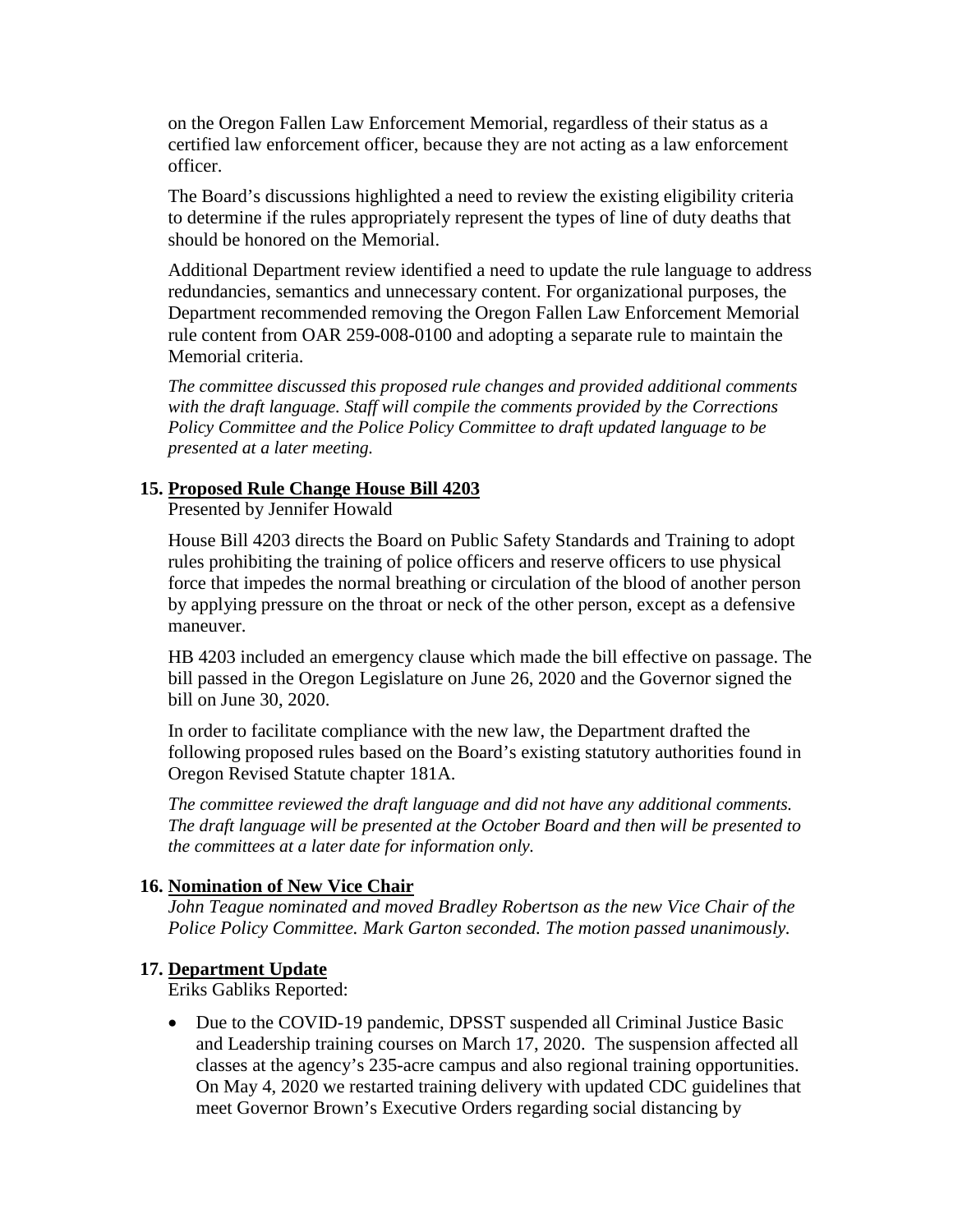implementing a plan of action for the safety of staff, students and guests. Our protocols can be found on-line at

[https://www.oregon.gov/dpsst/CJ/Documents/DPSSTHealthandSafetyProtocols.p](https://www.oregon.gov/dpsst/CJ/Documents/DPSSTHealthandSafetyProtocols.pdf) [df.](https://www.oregon.gov/dpsst/CJ/Documents/DPSSTHealthandSafetyProtocols.pdf) To date, the protocols have been well received by staff and students. The Academy remains open for business but closed to visitors. In accordance with guidelines issued by the state's Department of Administrative Services (DAS), only students, staff and deliveries are allowed on campus at least until December, 31, 2020.

- DPSST continues to work with state budget officers on our budget and especially our need for additional basic training classes. DPSST is budgeted to deliver 16, 16-week, Basic Police Classes in the current biennium. The 16th budgeted class is scheduled to begin in December. If additional funds are not received for more classes this would mean no new Basic Police classes would be offered until July 1, 2021, which would create a significant impact for stakeholders. DPSST has also identified a need for at least one additional 6-week Basic Correction class to meet the needs of city and county corrections officers being hired. DPSST is working with stakeholder organizations to make them aware of this need. DPSST is still awaiting the distribution of the statewide "salary pot" that will help address challenges within DPSST's current budget for negotiated pay raises and step increases with both represented and non-represented employees. DPSST also provided staff assistance and incurred other expenses to help support the efforts of Oregon Emergency Management and the State's COVID-19 Emergency Coordination Center and is awaiting reimbursement of more than one million dollars of expenses for this assistance.
- DPSST has been proactive and shared our work with state legislators, local elected officials, community partners, and media by holding a number of Webex sessions that covered three different areas: basic police training (one hour), police use of force training (one hour), and DPSST criminal justice professional standards (one hour). This doesn't mean that our other programs aren't important, these are the three areas that many Oregonians want to learn more about due to the tragic death of George Floyd due to the actions of a Minneapolis police officer. All of the sessions have been posted on our webpage for all to see <https://www.oregon.gov/dpsst/CJ/Pages/InformationalFiles.aspx>
- Governor Kate Brown has appointed a Public Safety Training and Standards Task Force to recommend improvements to the training and certification of Oregon law enforcement officers. This will include recommendations on: how to apply best practices, research, and data to officer training and certification; how to best incorporate racial equity into law enforcement training and certification; use of force training, including best practices on incorporating concepts of de-escalation; and the composition of the Board of Public Safety Standards and Training and how to include additional public participation. While the focus is on DPSST police training, many of the items being discussed will also be of interest to corrections and parole and probation professionals. DPSST welcomes the review and will provide any assistance needed. We will keep you posted on the work of this task force.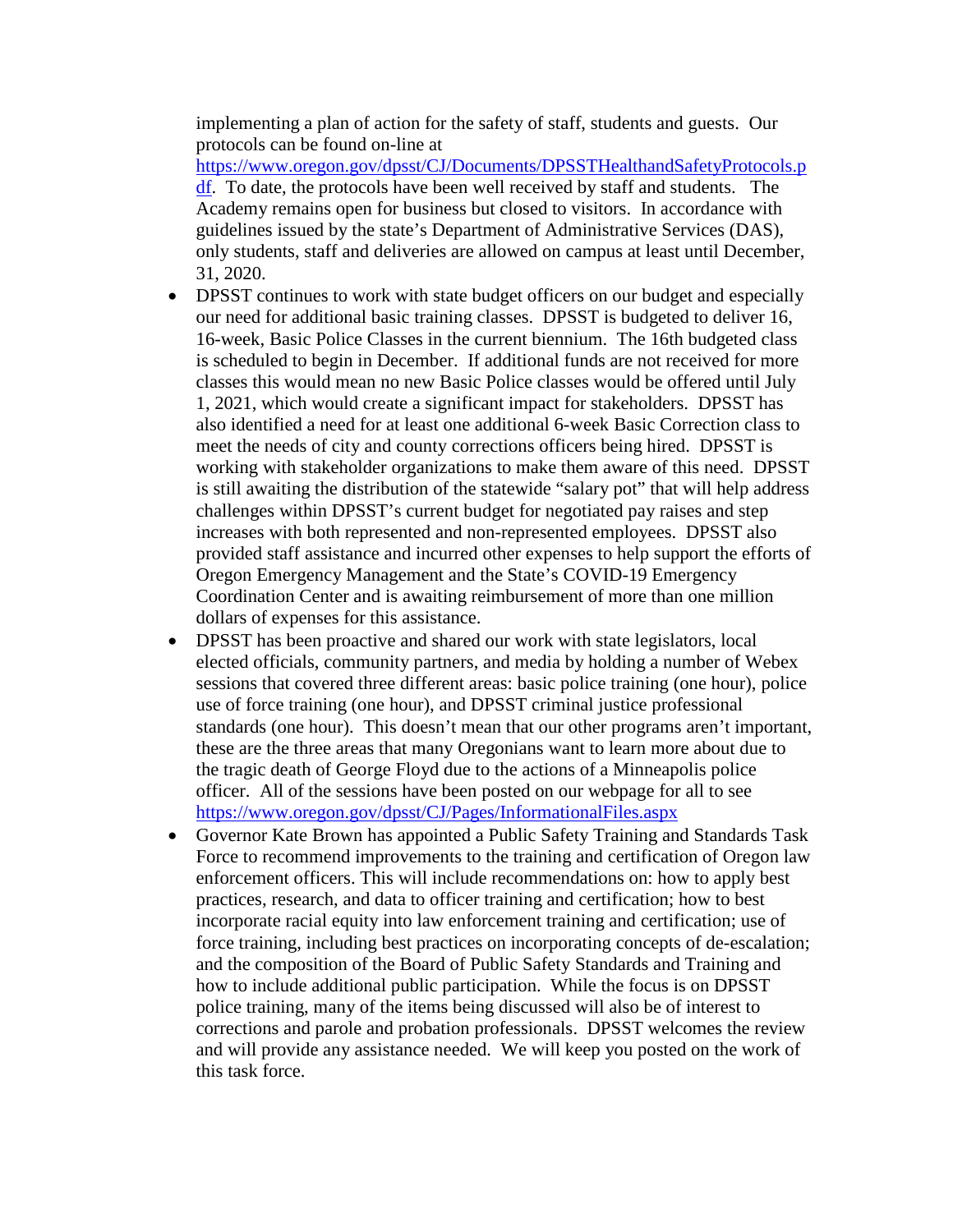- The Oregon Secretary of State Audits Division has commenced a performance audit of DPSST. The audit will be generally focused on law enforcement use of force practices, police accountability, and community policing objectives. DPSST welcomes the review and looks forward to working with the auditors. Again, while the focus is on DPSST police training, many of the items being discussed will also be of interest to corrections and parole and probation professionals. DPSST welcomes the review and will provide any assistance needed. We will keep you posted on the audit as it progresses.
- Governor Kate Brown recently called special sessions of the Oregon Legislative Assembly to address urgent police accountability and COVID-19 legislative matters. DPSST is actively working with legislators and stakeholders during the session. Discussions included militarization of police, use of tear gas by police, limitations or elimination of neck restraints by police, arbitrator rulings of police misconduct, creating a statewide database on police officer discipline matters, oversight of police use of force investigations by the state attorney general's office, and a duty for police officers to report misconduct of fellow officers. DPSST has already implemented the decertification database on its webpage as directed by legislation passed during the special session. The work of the agency in the police accountability arena, along with the creation of the database, has been recognized by both local, statewide and national media outlets. There are rumors that an additional special session will be held to address more police accountability legislation being discussed but these are just rumors at this time with no indication that Governor Brown will call the Legislature back to Salem.
- DPSST is working with two new law enforcement agencies being formed in Oregon. The Cow Creek Band of Umpqua Tribe of Indians in Southern Oregon is moving forward with the creation of a police department. Brett Johnson, who retired as the Deputy Chief of the Medford Police Department, has been selected as their first Chief of Police. DPSST is working with them on Senate Bill 412 compliance (granting full police officer powers statewide) and state certification and training issues. It will be a hybrid model with tribal officers working together with county deputies continuing under contract. Also, the Board of Trustees at Oregon State University have taken action to end their long-term contract with the Oregon State Police for law enforcement services and form their own police department by the end of this year. The Oregon State University Police Department will be a blended model with both certified full-time law enforcement officers and campus public safety and security officers.
- DPSST has received calls regarding the decision of Portland State University (PSU) to disarm its Police Officers. This is a decision that the employer has made and is within their purview as DPSST has no oversight over how law enforcement agencies equip or deploy their personnel. PSU plans to retain a police department that employs police officers who meet DPSST standards for employment, training and certification. PSU Police Officers will continue to go through, and successfully complete, the entire 16-week Basic Police Course as all other city, county, state, tribal and university police officers do along with the field training program to be able to achieve DPSST certification within 18-months of date of hire.